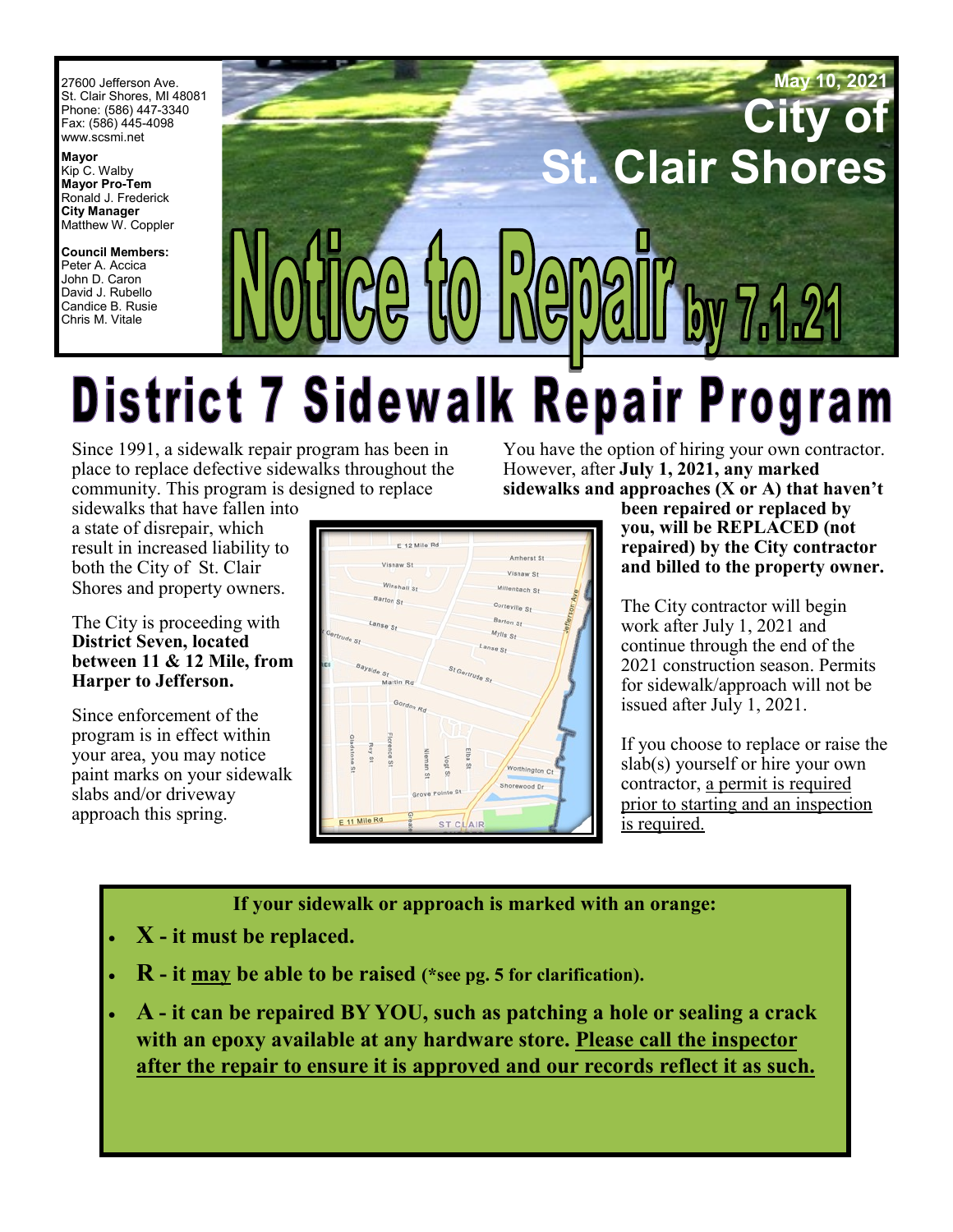

Red B

A

**Commonly** 

Asked

Questions

**In an effort to provide a clear explanation of the sidewalk repair program, the following questions and answers are included:**

#### **1. On what basis did the inspector find my sidewalk and/or driveway approach to be defective?**

The inspector will decide which areas are defective and in need of repair/replacement by utilizing various standards including, but not limited to slope variance, pitting, cracks, spalling or settlement (see guidelines pg. 4).

#### **2. If I choose to make the repairs myself or hire my own contractor, are there specifications to which the work must conform?**

Yes, the work must conform to City specifications that may be obtained from the Community Development Department located at 27600 Jefferson Ave. Permits are required for all work and must be obtained prior to beginning any work. The permit fee, which includes inspection, is \$40 for the replacement of concrete. Concrete replacement requires a form inspection prior to pouring. Contractors must be licensed and bonded with the City.

#### **3. Can the concrete be raised?**

Only if the slab is tipped and does not meet any of the other criteria. The permit cost for raising concrete is \$10. Inspections are required before starting work – to assure the slab can be raised – and upon completion of the work. Failure to obtain necessary permits or required inspections constitutes a violation of City ordinance and may be subject to court action or replacement by the City contractor at the homeowner's expense.

#### **4. Can the concrete be patched?**

If there is a flag of concrete that has limited wear, is in good condition and was marked due to a hole in the flag, the City may allow the hole (s) to be repaired with an approved concrete patch (see example pg. 5). Prior to any repairs being made, please contact the Community Development Department and request the inspector to come out and evaluate whether an epoxy repair will be acceptable. Epoxy repairs are not acceptable repairs for cracks in the sidewalk, spalling, or trip hazards.

#### **5. If there are trip hazards, can the edge be ground down?**

Trip hazards that are no greater than 1 inch can be ground down on 6-inch thick flags of sidewalk and drive approaches. Prior to any grinding being done, contact the Community Development Department and request the inspector to come out and evaluate whether grinding is an acceptable repair.

#### **6. What if I elect not to make the repairs myself or through a contractor?**

If the work is not done by the property owner or private contractor by July 1, 2021, the City will automatically replace the marked areas and invoice the property owner. Billing is tentatively scheduled for fall 2021. Any unpaid balances after the due date on those bills will continue to accrue interest at one percent per month. Failure to pay by June 1, 2022 will result in placement of these charges to your summer tax bill with additional penalties.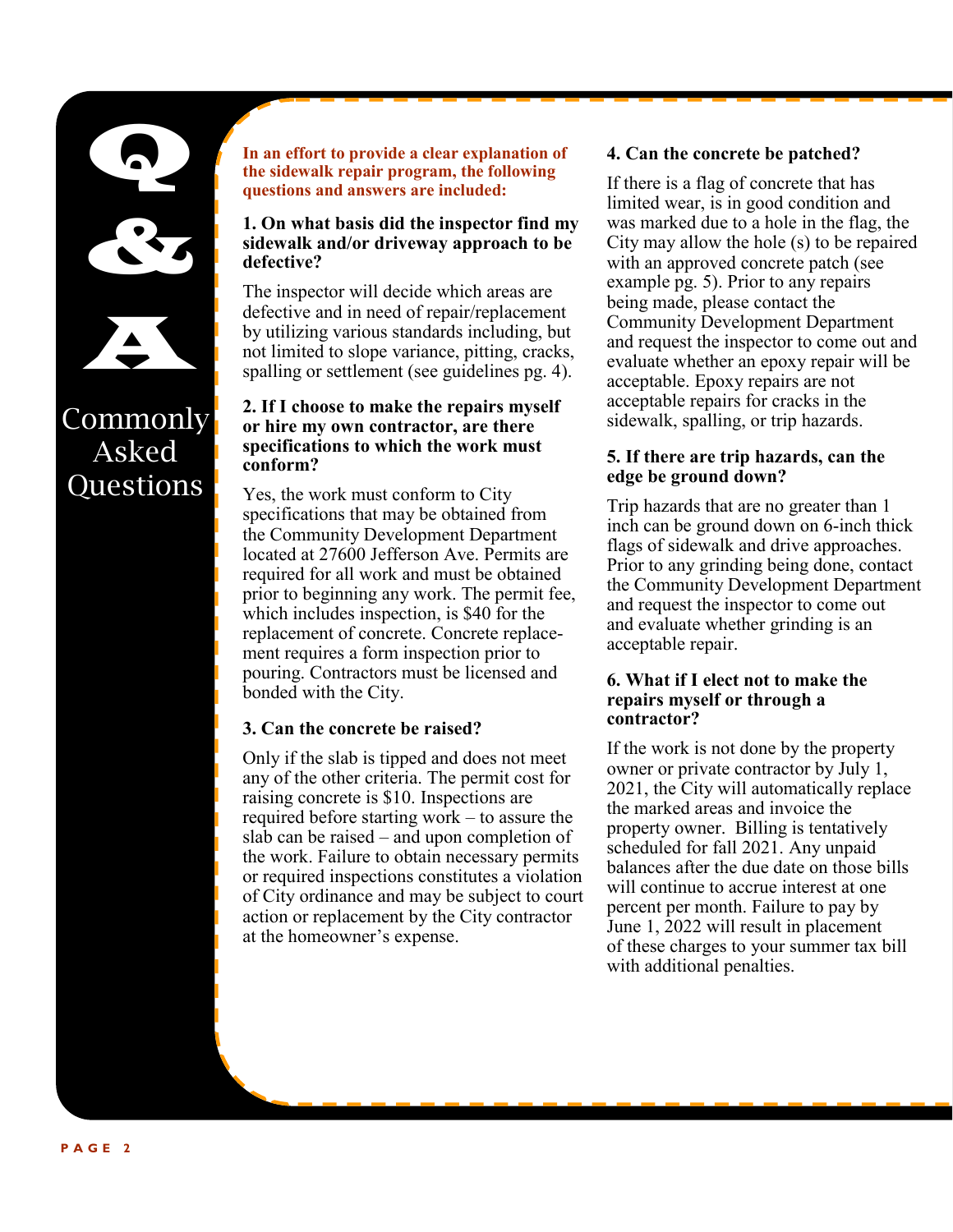## Q&A (continued)

#### **7. What happens if tree roots cause the sidewalk problem?**

After the millage reduction of 1983, the City no longer pays for sidewalks damaged by tree roots. Tree roots are the responsibility of the property owner. Any sidewalk damage resulting from tree roots requires repair by the property owner along with the removal of any tree roots that would interfere with the replacement of the sidewalk. The City's contractor will cut back the roots to a depth of 10 inches below the subgrade so that they will not interfere with the replacement of the sidewalk.

#### **8. What happens if the sewer lead or water lead to the house causes the sidewalk problem?**

Any sidewalk problem relating to the property owner's sanitary sewer lead or water service is the responsibility of the property owner.

#### **9. Can additional portions of the sidewalk be replaced at the same time by the City's contractor and be paid for as part of the sidewalk repair program?**

Yes, additional sidewalk/ driveway approach work other than what has been marked for replacement may be replaced as part of the sidewalk program at the same unit price. You must contact the inspector so that proper arrangements can be made. This does not include any

driveway work desired by the property owner. Additional work on private property requires a separate permit and approval and must be arranged and paid for on an individual basis with the contractor.

#### **10. Who is responsible for payment of the required work if I intend to sell the property, or if I am in the process of selling the property?**

The owner of record at the time of this "Notice to Repair" letter is responsible for payment. Also, the owner of record is responsible to notify future property owners and/or title companies of said "Notice to Repair" and should provide them with this information packet.

#### **11. Whose responsibility is it where the sidewalk crosses the property line?**

Property lines are determined using available resources; i.e., irons, markings, or as a last resort, fence lines. In the event of an error, the City will remeasure upon notification from the property owner.

#### **12. Where will I park my car if the driveway approach is being replaced?**

Residents are allowed to park on the street while their approach is being replaced. If your vehicle is parked in the driveway when the contractor is ready to begin work they will knock on the door and ask you to park it in the street.

The contractor generally drops off barricades along the street the day prior to beginning work on that street.

#### **13. Whom may I contact for further information?**

You may call Community Development at (586) 447-3340. Keep in mind that only one inspector is available for the entire district and questions regarding the marking will be answered only after the entire district has been marked.

If you have any questions regarding the markings on your sidewalk/driveway approach, please thoroughly review the criteria for the markings on the next page before calling City offices at 586-447-3340. All questions or concerns regarding markings must be logged prior to commencement of work.

We appreciate your patience and cooperation during the administration of this project.

Christopher R. Rayes, RA, AICP Community Svcs. Director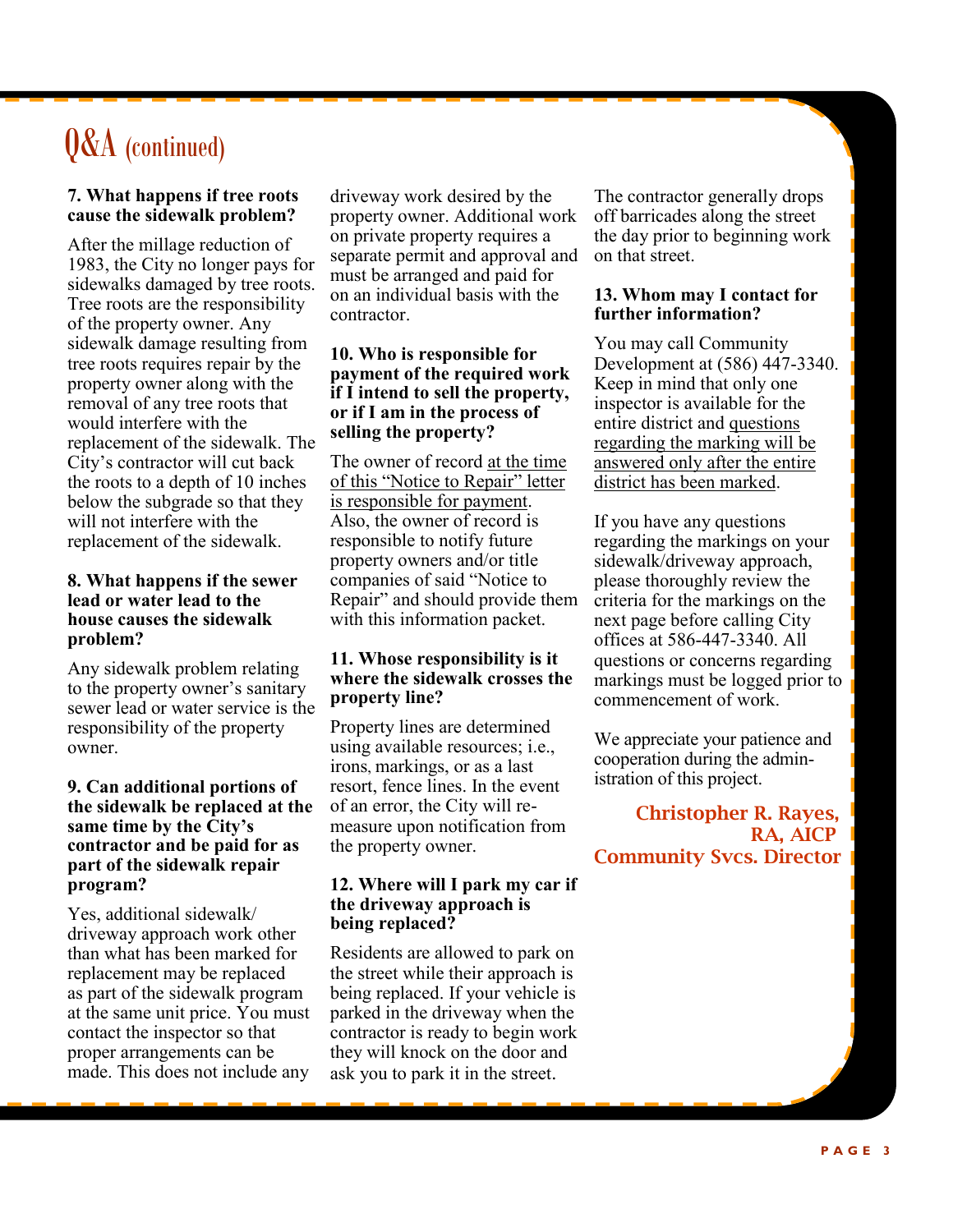## Hazardous Sidewalk & Driveway Approach Criteria & General Guidelines

- **1.** Sidewalks must be a minimum of 5 feet wide.
- **2.** 1-inch tripping hazard on any surface.
- **3.** Concrete angled (settled) or raised more than one inch from original grade.
- **4.** Significant surface pitting (holes), spalling (rough surface), or deterioration to the extent of being hazardous.
- **5.** Concrete that has no pitch (i.e., flat), is pitched toward the house, or is pitched toward the pavement more than **1/2 inch** per foot. When circumstances warrant, concrete may be allowed to exceed the  $\frac{1}{2}$  inch slope, i.e., concrete walk adjacent to drive approaches.
- **6.** Concrete surfaces that are gapped between adjoining pieces more than 1 inch.
- **7.** Asphalt composition instead of concrete.
- **8.** Any topical application existing to eliminate a trip hazard is considered **12.** The City reserves the a temporary repair and must be replaced.
- **9.** Concrete that has more than one crack, shifted or opened up.
- **10.** Colored concrete slabs or sections.
- **11.** Grinding is allowed only on 6-inch concrete for the purpose of eliminating a tripping hazard (See Q&A number 5).
- right to add additional criteria as deemed necessary to eliminate unforeseen problems.

Concrete Repairs